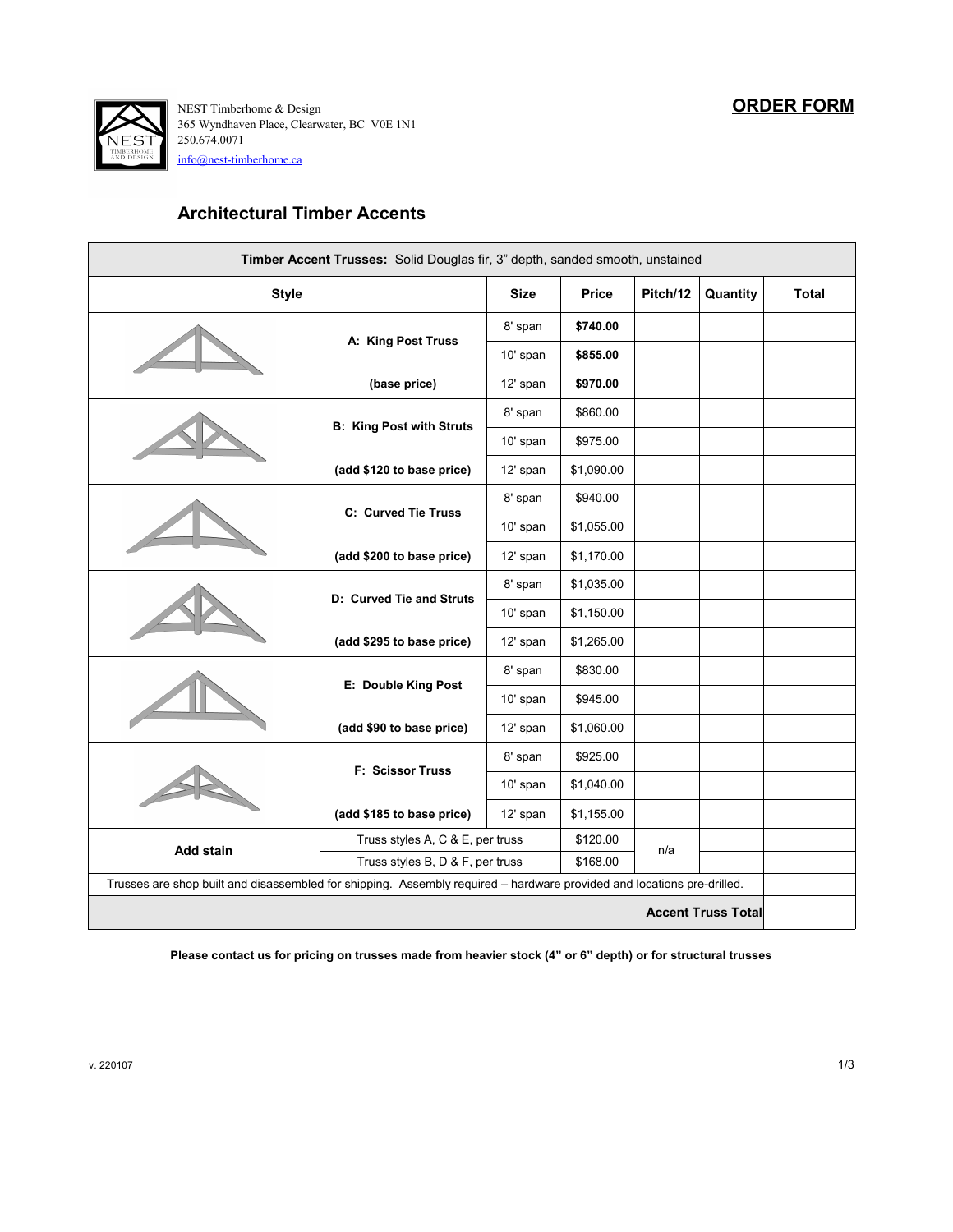

250.674.0071 NEST Timberhome & Design 365 Wyndhaven Place, Clearwater, BC V0E 1N1 [info@nest-timberhome.ca](mailto:info@nest-timberhome.ca)

## **Architectural Timber Accents**

| Timber Brace Accents: Solid Douglas fir, sized to fit 2' overhang, sanded smooth, unstained |                                                                        |                          |                       |          |                        |          |              |
|---------------------------------------------------------------------------------------------|------------------------------------------------------------------------|--------------------------|-----------------------|----------|------------------------|----------|--------------|
| Select End Profile (4x4 top member shown)                                                   |                                                                        |                          |                       |          |                        |          |              |
| <b>None</b>                                                                                 | $\Box$                                                                 | Chamfer                  | $\Box$<br>4-way taper |          |                        |          | $\Box$       |
|                                                                                             |                                                                        |                          |                       |          |                        |          |              |
|                                                                                             | <b>Style</b><br><b>Size</b>                                            |                          |                       |          | 5 or more<br>identical | Quantity | <b>Total</b> |
|                                                                                             |                                                                        | <b>Straight Brace</b>    | 4x4                   | \$95.00  | \$76.00                |          |              |
|                                                                                             |                                                                        | (base price)             | 6x8                   | \$140.00 | \$112.00               |          |              |
|                                                                                             |                                                                        | <b>Curved Brace</b>      | 4x4                   | \$135.00 | \$108.00               |          |              |
|                                                                                             |                                                                        | (add \$40 to base price) | 6x8                   | \$180.00 | \$144.00               |          |              |
|                                                                                             | roof pitch<br>Option for gable application: rip top edge to roof slope |                          |                       |          |                        |          |              |
|                                                                                             | /12                                                                    |                          |                       | n/c      |                        |          |              |
| <b>Add Stain</b>                                                                            |                                                                        |                          |                       |          |                        |          |              |
|                                                                                             | <b>Brace Accents Total</b>                                             |                          |                       |          |                        |          |              |

| <b>Timber Rafter Tails:</b> Solid Douglas fir, sized to fit 2' overhang, sanded smooth, unstained |  |                          |            |                              |          |       |  |
|---------------------------------------------------------------------------------------------------|--|--------------------------|------------|------------------------------|----------|-------|--|
| <b>Style</b>                                                                                      |  | <b>Size</b>              | Price Each | 5 or more<br>identical       | Quantity | Total |  |
|                                                                                                   |  | Chamfer                  | 3x8        | \$32.00                      | \$25.60  |       |  |
|                                                                                                   |  | (base price)             | 4x10       | \$52.00                      | \$41.60  |       |  |
|                                                                                                   |  |                          | 6x10       | \$90.00                      | \$72.00  |       |  |
|                                                                                                   |  | Curved                   | 3x8        | \$67.00                      | \$53.60  |       |  |
|                                                                                                   |  | (add \$35 to base price) | 4x10       | \$87.00                      | \$69.60  |       |  |
|                                                                                                   |  |                          | 6x10       | \$125.00                     | \$100.00 |       |  |
| <b>Add Stain</b>                                                                                  |  |                          | \$24.00    | $\qquad \qquad \blacksquare$ |          |       |  |
| <b>Rafter Tails Total</b>                                                                         |  |                          |            |                              |          |       |  |